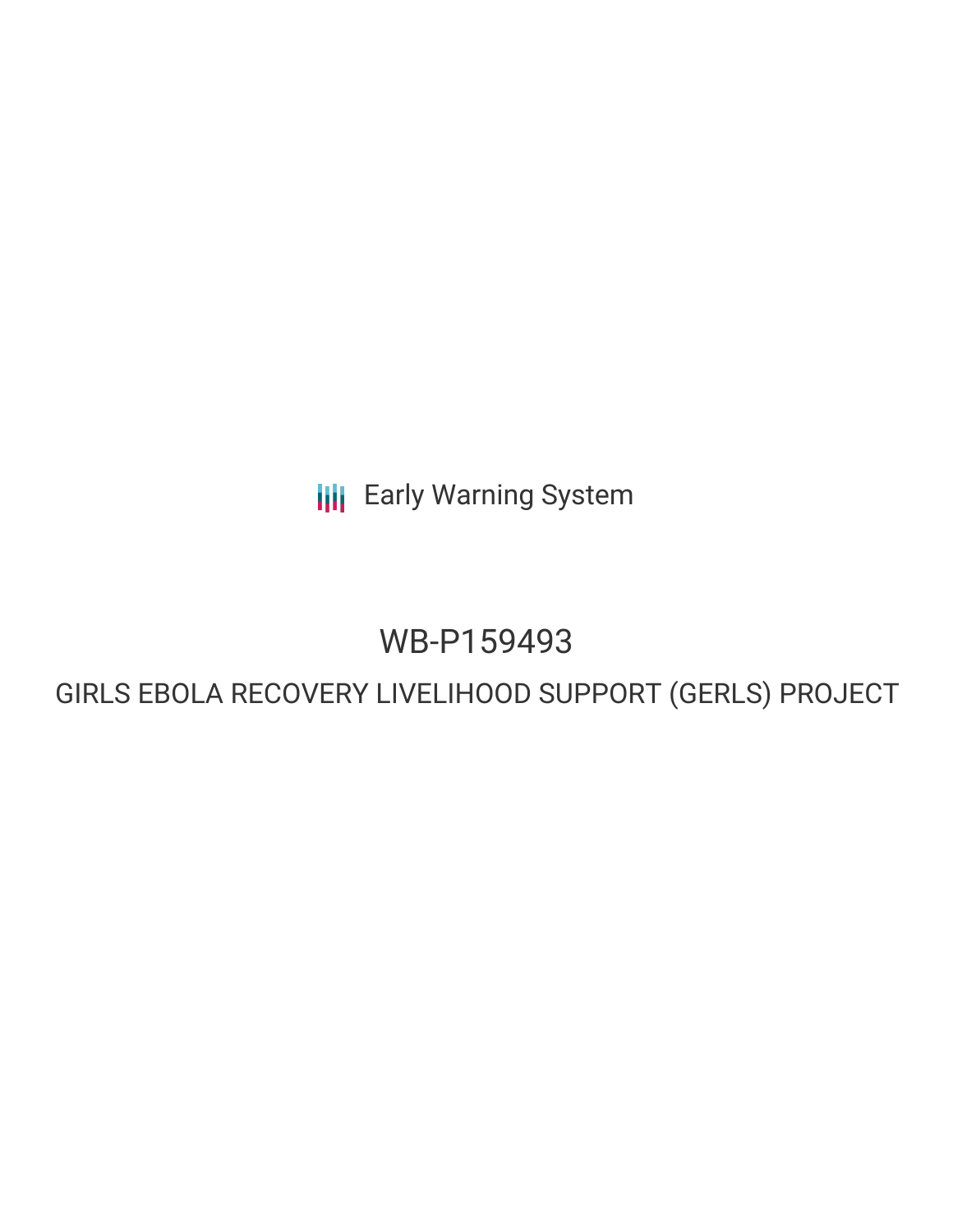

### **Quick Facts**

冊

| <b>Countries</b>              | Liberia                     |
|-------------------------------|-----------------------------|
| <b>Financial Institutions</b> | World Bank (WB)             |
| <b>Status</b>                 | Active                      |
| <b>Bank Risk Rating</b>       | С                           |
| <b>Voting Date</b>            | 2016-10-17                  |
| <b>Borrower</b>               | <b>REPUBLIC OF LIBERIA</b>  |
| <b>Sectors</b>                | <b>Education and Health</b> |
| <b>Project Cost (USD)</b>     | $$0.53$ million             |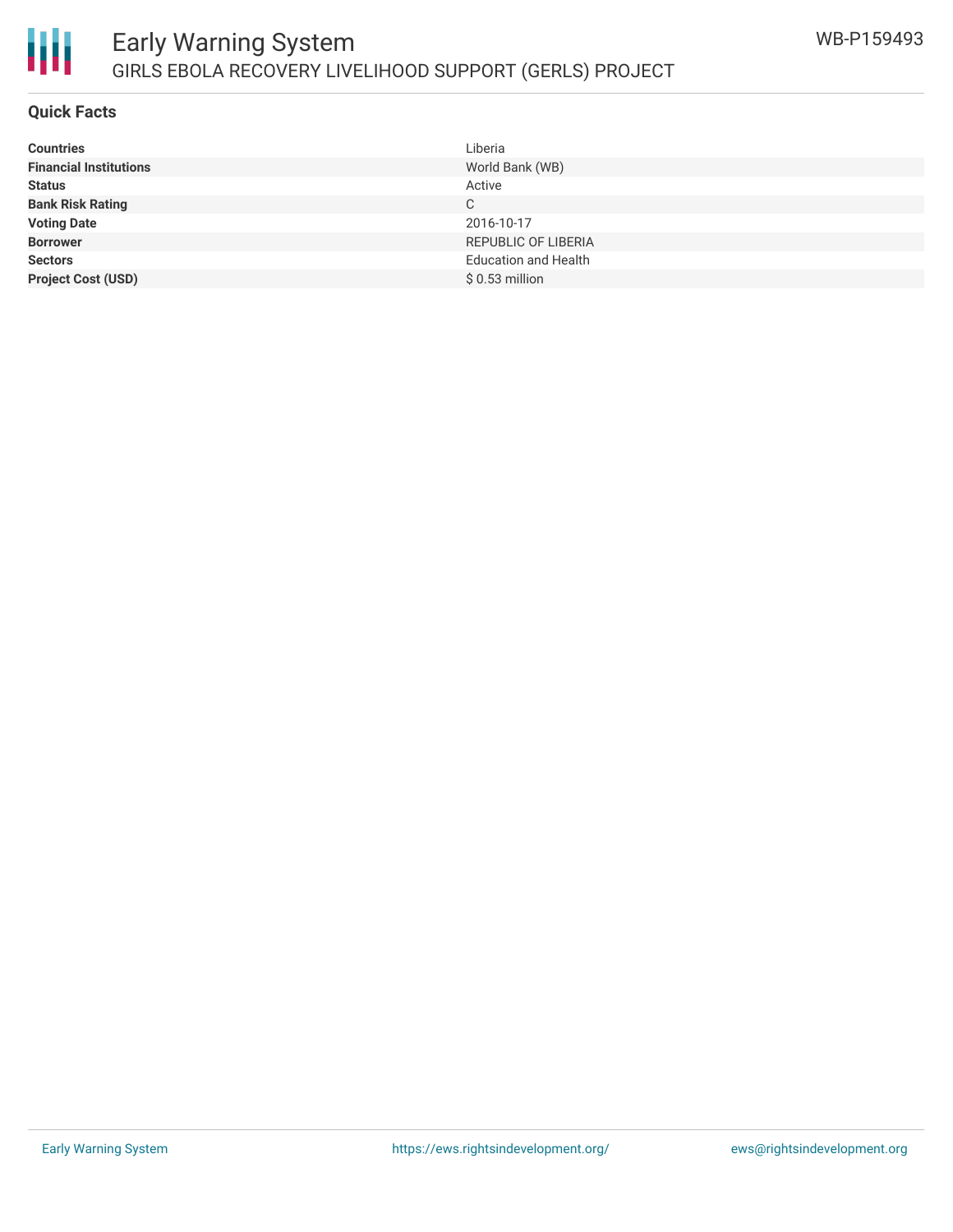

### **Project Description**

The Project Development Objective (PDO) is to provide income generation support to Ebola-affected adolescent girls.The proposed project will provide livelihood recovery support through trainings and cash grants to selected vulnerable adolescent girls who are susceptible to post EVD shocks. The project will be implemented in the following counties, which were some of the worst hit counties by the EVD crisis: Montserrado (4502 cases, 1853 deaths), Grand Bassa (180 cases, 79 deaths), and Margibi (1261 cases, 576 deaths) and also all have participated in MGCSP labor market programs for adolescent girls.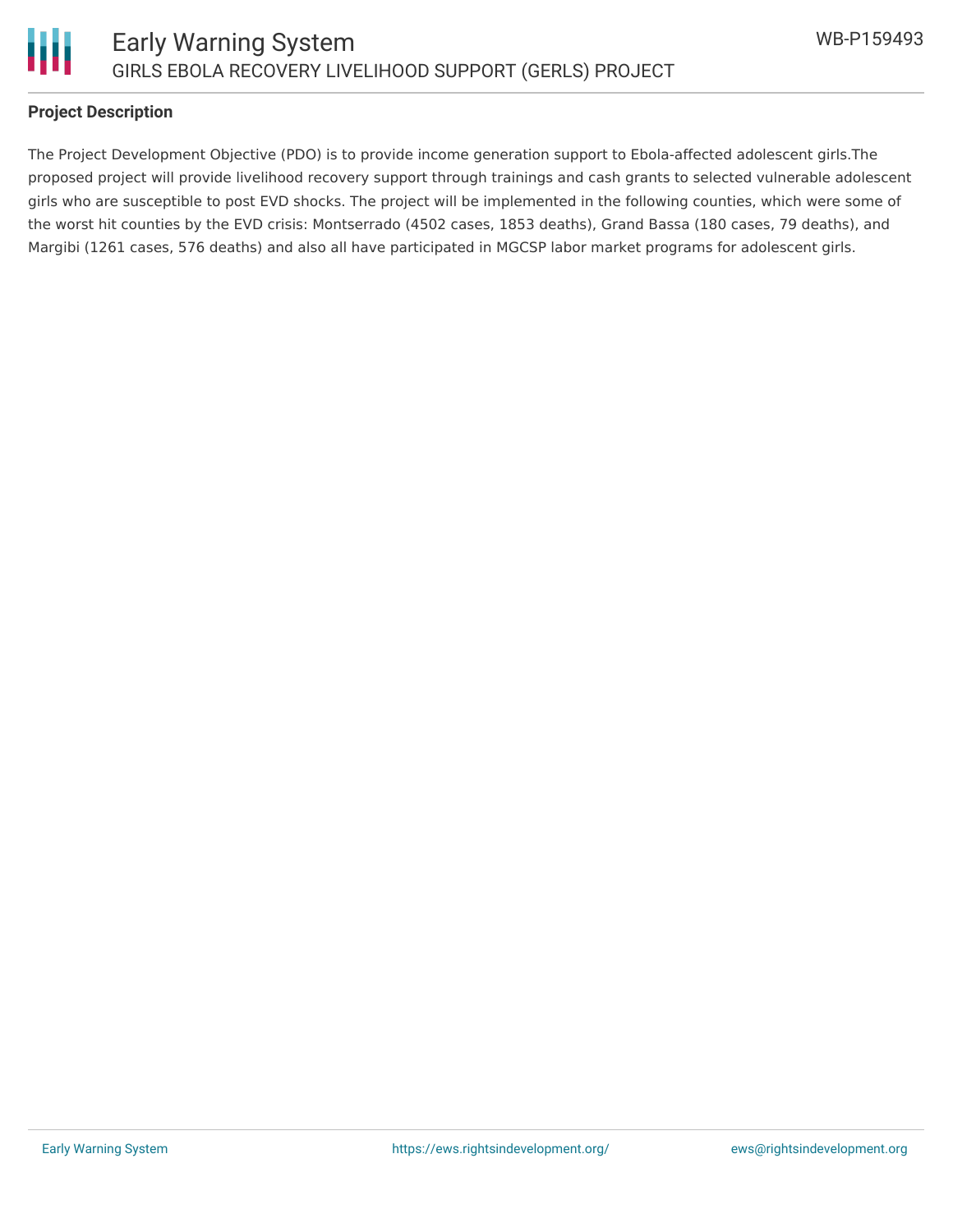

### Early Warning System GIRLS EBOLA RECOVERY LIVELIHOOD SUPPORT (GERLS) PROJECT

### **Investment Description**

World Bank (WB)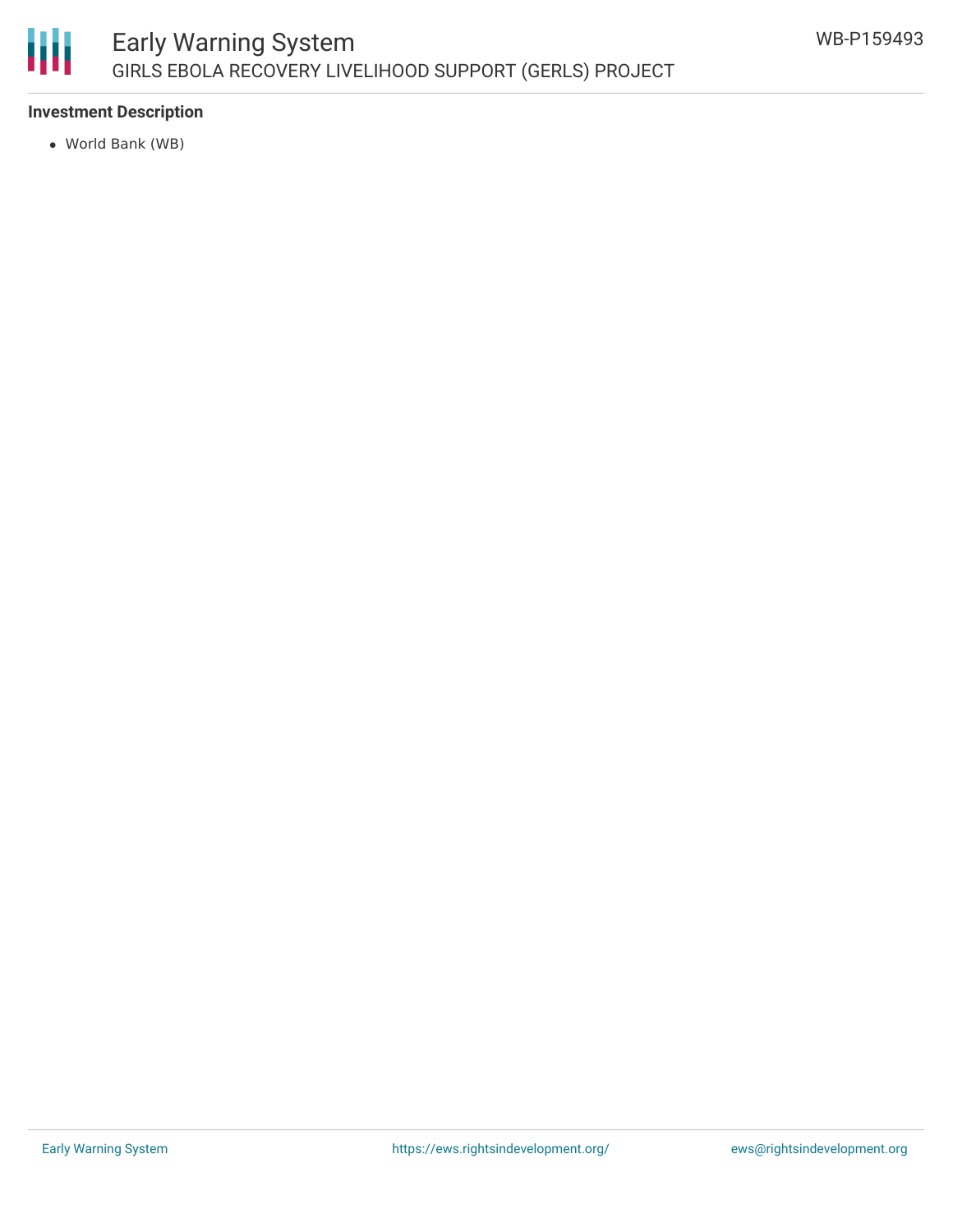### **Contact Information**

Name: Ministry Of Gender, Children, and Social Protection Contact: Gabriel Fernandez Title: Project Coordinator Tel: 0880511544 Email: gfernandez@mopea.gov.lr

### ACCOUNTABILITY MECHANISM OF WORLD BANK

The World Bank Inspection Panel is the independent complaint mechanism and fact-finding body for people who believe they are likely to be, or have been, adversely affected by a World Bank-financed project. If you submit a complaint to the Inspection Panel, they may investigate to assess whether the World Bank is following its own policies and procedures for preventing harm to people or the environment. You can contact the Inspection Panel or submit a complaint by emailing ipanel@worldbank.org. You can learn more about the Inspection Panel and how to file a complaint at:

http://ewebapps.worldbank.org/apps/ip/Pages/Home.aspx.